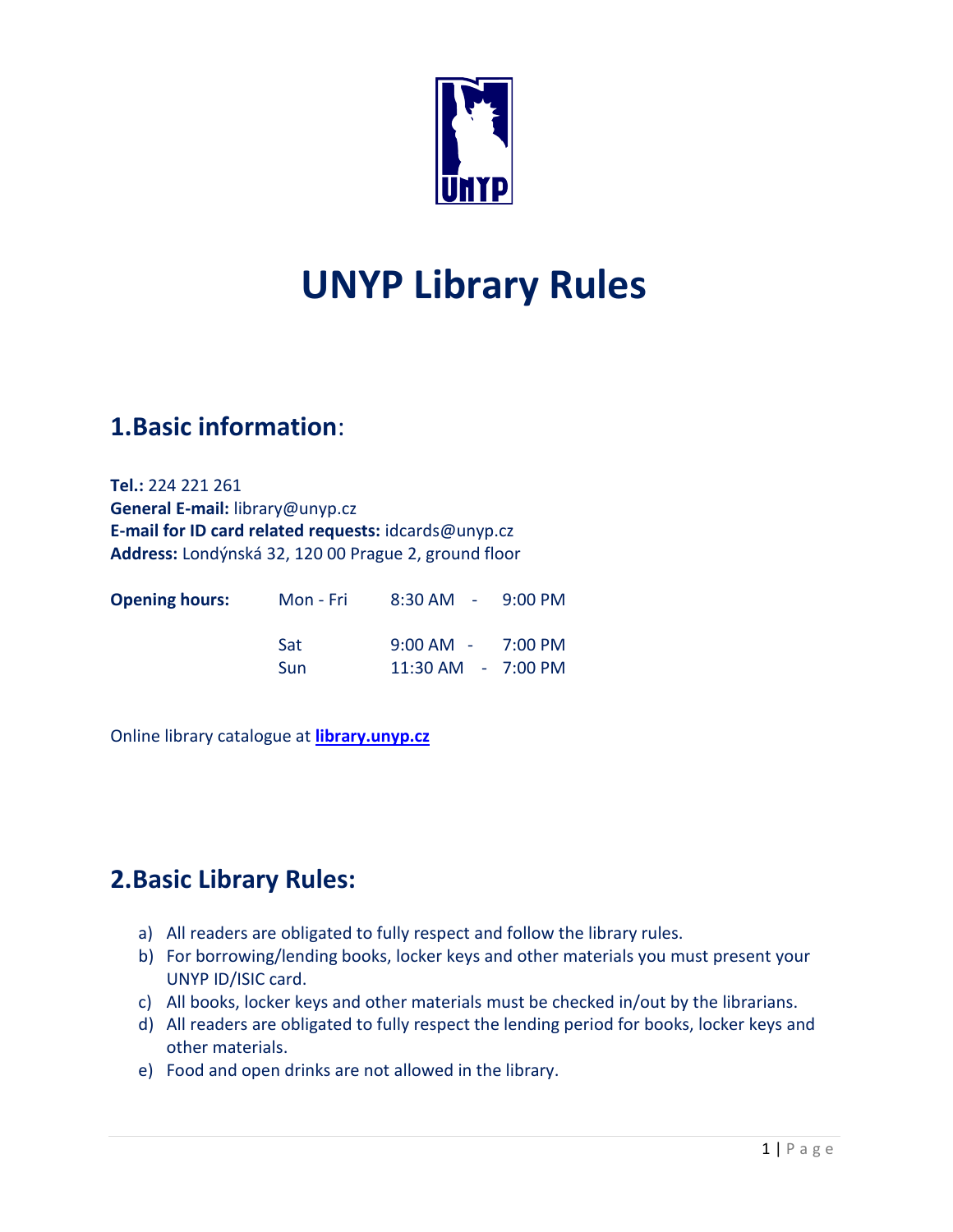- f) The whole library is a quiet space; all sounds on cell phones, laptops or PCs must be turned off or use of headphones is required. No phone calls allowed in the library either.
- g) All readers are fully responsible for borrowed item/s, book/s or other study material/s; these must be returned in the same condition as they were borrowed.
- h) All readers are obligated to wait at the library desk when the security gate alarm rings. They will be asked to show their bag/s, in case of refusal, the librarian is obligated to call the police.
- i) All books, locker keys and other materials must be returned according to their lending period, but no longer than at the end of the semester after the exams.

## **3.Rules for Lending Library Materials:**

- a) Full time students can borrow most circulating books for 3 days, 7 days or for the entire semester. If you are not sure of the lending period, you can ask the librarians.
- b) Students in weekend programs may borrow books only till the end of the course.
- c) Faculty may borrow most circulating materials until the end of the semester. Faculty may also borrow some non-circulating (reference) materials; please consult the librarians.
- d) All students and faculty must present their ID cards in order to borrow materials, so that the librarians may scan it.
- e) Non-circulating (reference) materials may not leave the library. You are not allowed to borrow them. Such documents are labeled as ONLY FOR STUDY ROOM.
- f) Lockers may be used for one day (locker keys must be returned the same day)!

### **4.Penalties For Late, Damaged, or Lost Materials:**

The penalties for returning library materials late are:

- Books **20Kč/day per item**
- Locker key **5Kč/day per item**
- Calculator **50Kč/day per item**
- Phone charger **50Kč/day per item**
- Headphones **50Kč/day per item**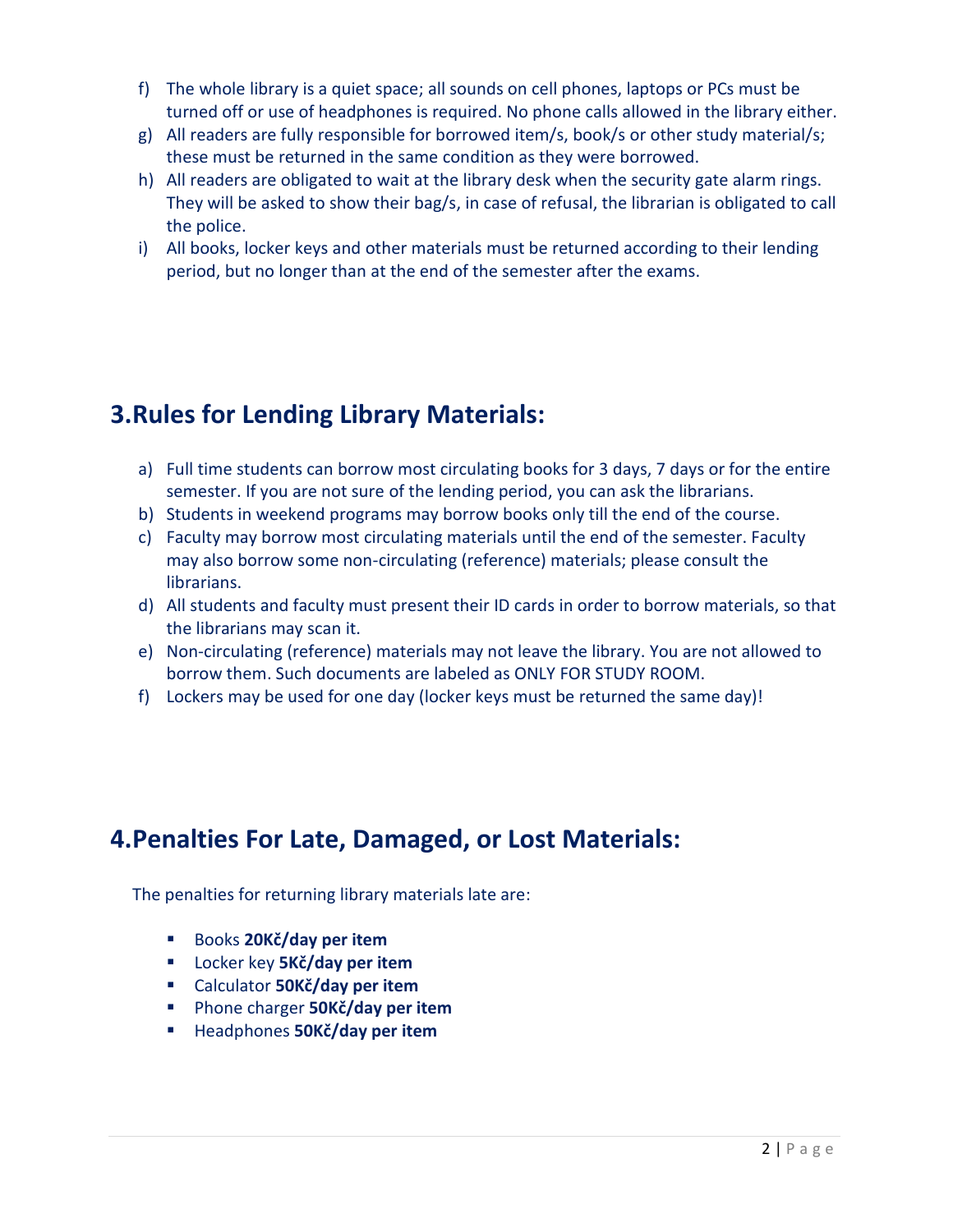- If you lose or damage library item/s, you must pay the full price of the item or replace it by identical one.
- All penalties are non-refundable.
- If you have unpaid penalty on your account, you are not allowed to borrow other book/s or item/s.

### **5.Renewal of Books:**

- a) You have to extend your book loan every 3 or 7 days, depending on the lending period.
- b) If someone has requested library materials in advance, you may not be able to extend the borrowing period.
- c) You can extend the borrowed material in the library in person, by phone or by email.
- d) You must present your ID card when you renew books in person.
- e) If you fail to renew your library materials when they are due, you will be charged a penalty according to the list of penalties and your account may be stopped.
- f) Failure to pay library fines may result in a stop being placed on your account (which may mean you cannot borrow library materials, receive official copies of your transcript, register for classes, etc.).

# **6.Library Services for ALUMNI:**

If you want to use the library services after you finish studying at UNYP you have to agree to these rules:

- You must apply for the ALUMNI card
- You have to complete a registration form.
- You cannot borrow books for home.
- **If you do not follow the rules, your library registration will be cancelled. If you do not** accept a library warning (three times), UNYP may take legal proceedings against you.